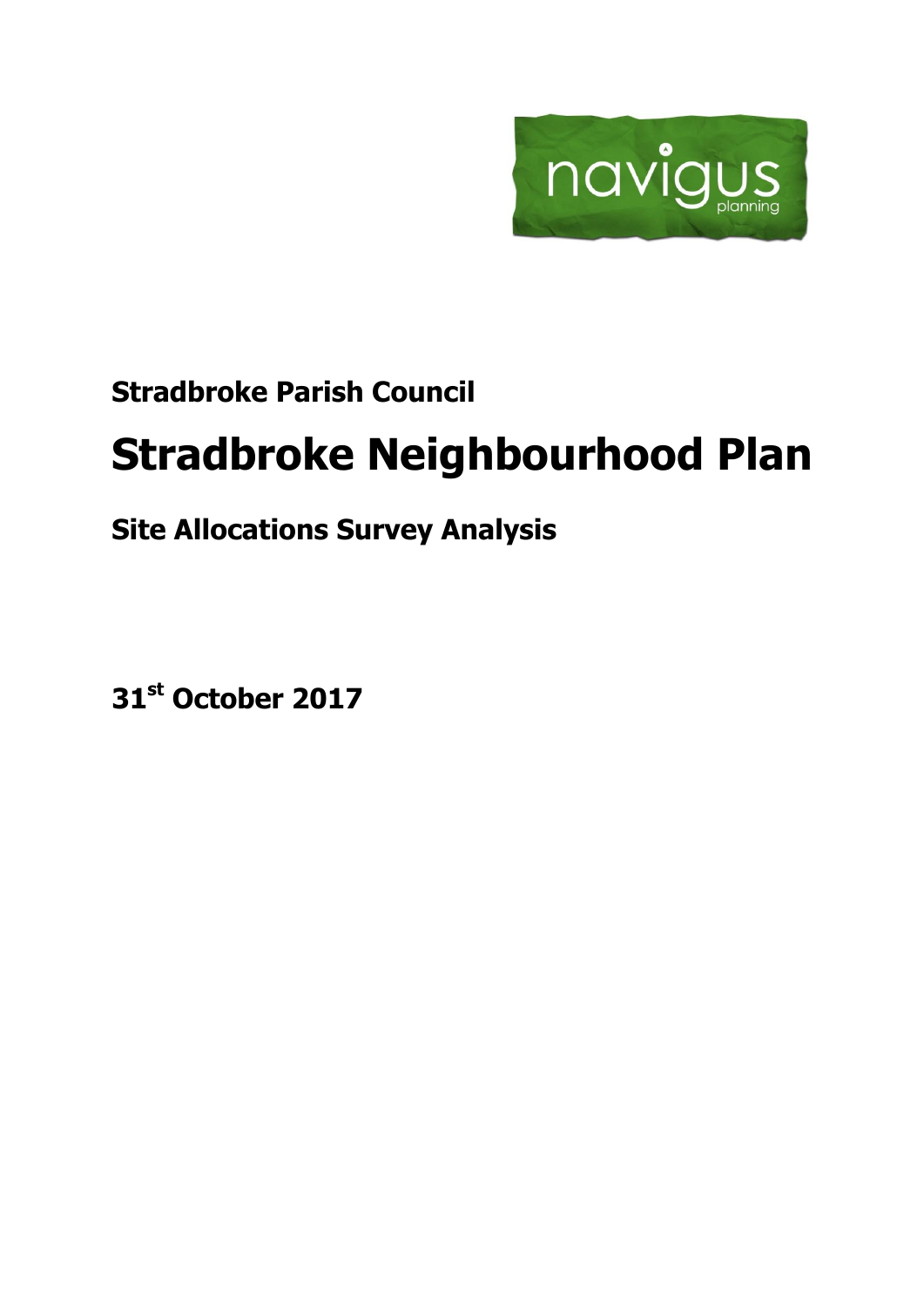

## **CONTENTS**

| 4            |  |
|--------------|--|
|              |  |
|              |  |
| $\mathbf{3}$ |  |
|              |  |
|              |  |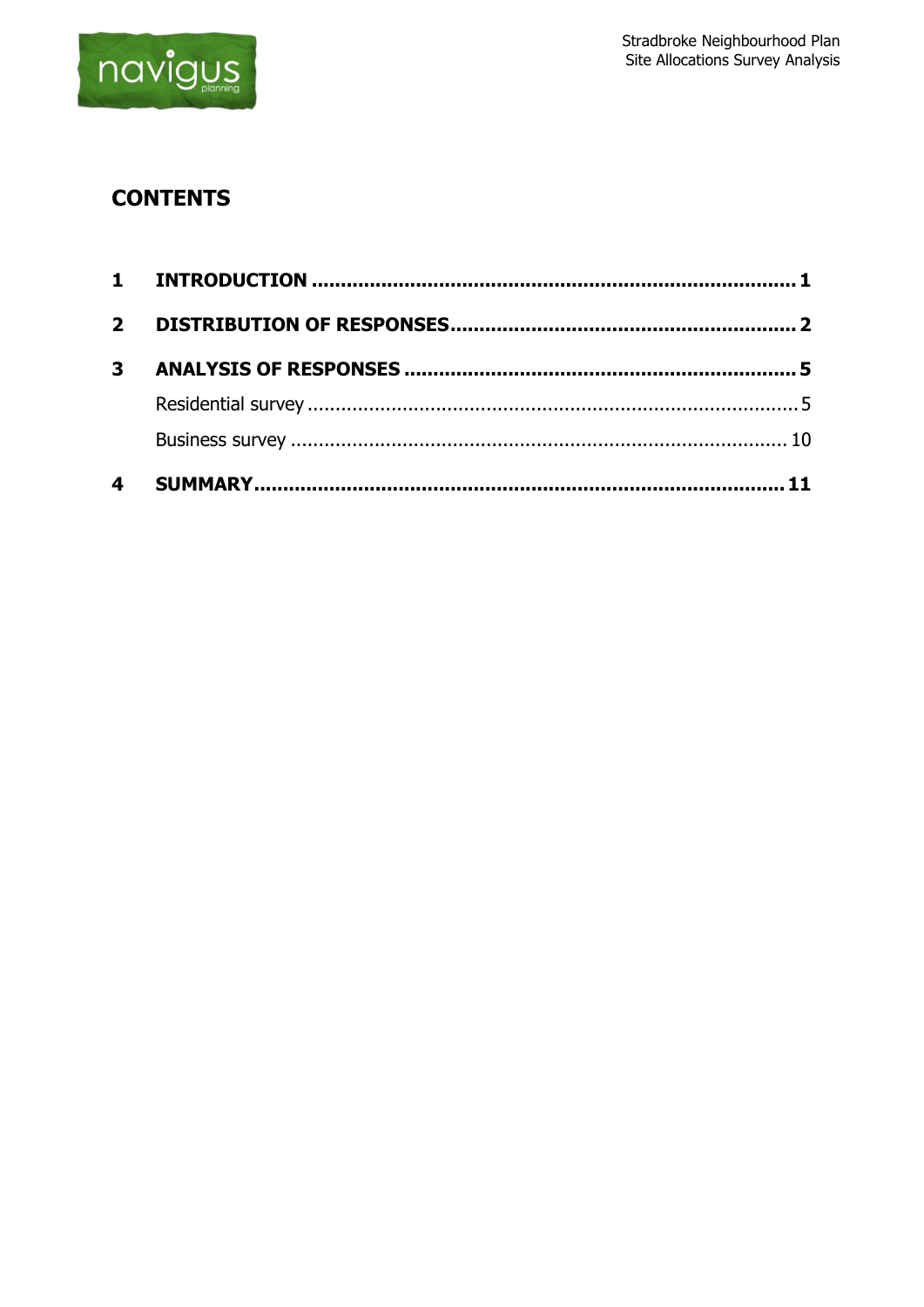

## <span id="page-2-0"></span>**1 INTRODUCTION**

- 1.1 Navigus Planning was commissioned to review the responses to the Stradbroke Neighbourhood Plan sites consultation and to report back to the Neighbourhood Plan Steering Group.
- 1.2 Following a presentation of shortlisted sites at two public consultation events held on  $17<sup>th</sup>$  and  $19<sup>th</sup>$  October 2017, a survey was administered to ascertain the preferences of the public in their development in the preparation of a Neighbourhood Plan. The timing of the survey was driven by three factors:
	- the need to inform the Parish Council's response to the Mid Suffolk Local Plan consultation, which closed on  $10<sup>th</sup>$  November 2017; and
	- the need to keep moving the process of preparing the Neighbourhood Plan forward, particularly given the status of the emerging Mid Suffolk Local Plan (this was an approach which was encouraged by Mid Suffolk District Council); and
	- the potential 'threat' to good plan-making by speculative planning applications in Stradbroke which may come forward.
- 1.3 Much of the survey had been informed by the extensive community engagement that had been undertaken to date, which particularly raised matters concerning:
	- traffic and congestion on Queen Street;
	- the refusal of the Parish Council to adopt a swale on Grove Farm, a site with planning permission for 44 dwellings;
	- the Stradbroke Village Design Statement.
- 1.4 The survey could be accessed online via Survey Monkey or completed in hard copy. 135 surveys in total were completed and submitted. Of these, 39 (29%) were submitted via hardcopy and 96 (71%) were electronic via Survey Monkey. Of the electronic responses, 3 were from businesses.
- 1.5 In addition to providing responses to the 20 questions regarding site location, site potential and support for the draft policies and objectives in the Stradbroke Neighbourhood Plan, 54 respondents included additional written comments.
- 1.6 This report will aim to analyse the responses according to location, support for sites, and issues raised by residents and businesses.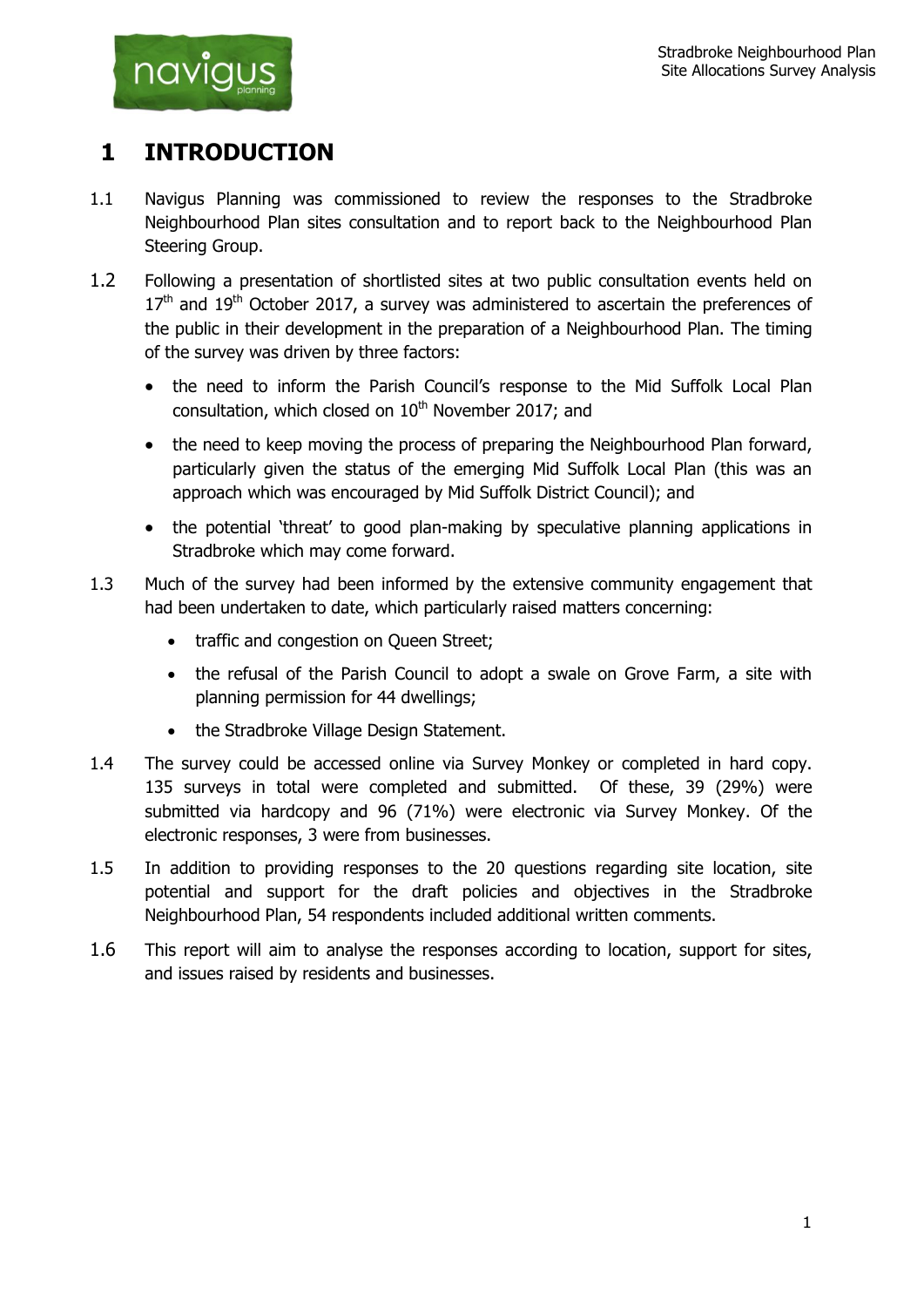

## <span id="page-3-0"></span>**2 DISTRIBUTION OF RESPONSES**

- 2.1 The Parish Council requested an analysis of the location of respondents by their home address. This was in order to establish whether there was a significant bias in the responses, i.e. very high proportions of people objecting to sites close to where they live and supporting sites further away.
- 2.2 2011 Census data shows the population of Stradbroke parish as 1,408 persons. Of this, those aged 16+ total 1,162, producing a response rate of 11.36%.
- 2.3 Census output areas roughly correspond with the quadrants:
	- 305 residents (139 households) live in the area roughly correlated to quadrant A;
	- 379 residents (177 households) live in the area roughly correlated to quadrant B;
	- 405 residents (182 households) live in the area roughly correlated to quadrant C; and
	- 319 residents (124 households) live in the area that covers quadrant D and elsewhere in the parish (referred to as quadrant E but not shown in Figure 2.1).



#### **Figure 2.1: Shortlisted sites and 'quadrant' approach to response analysis**

Source: Stradbroke Parish Council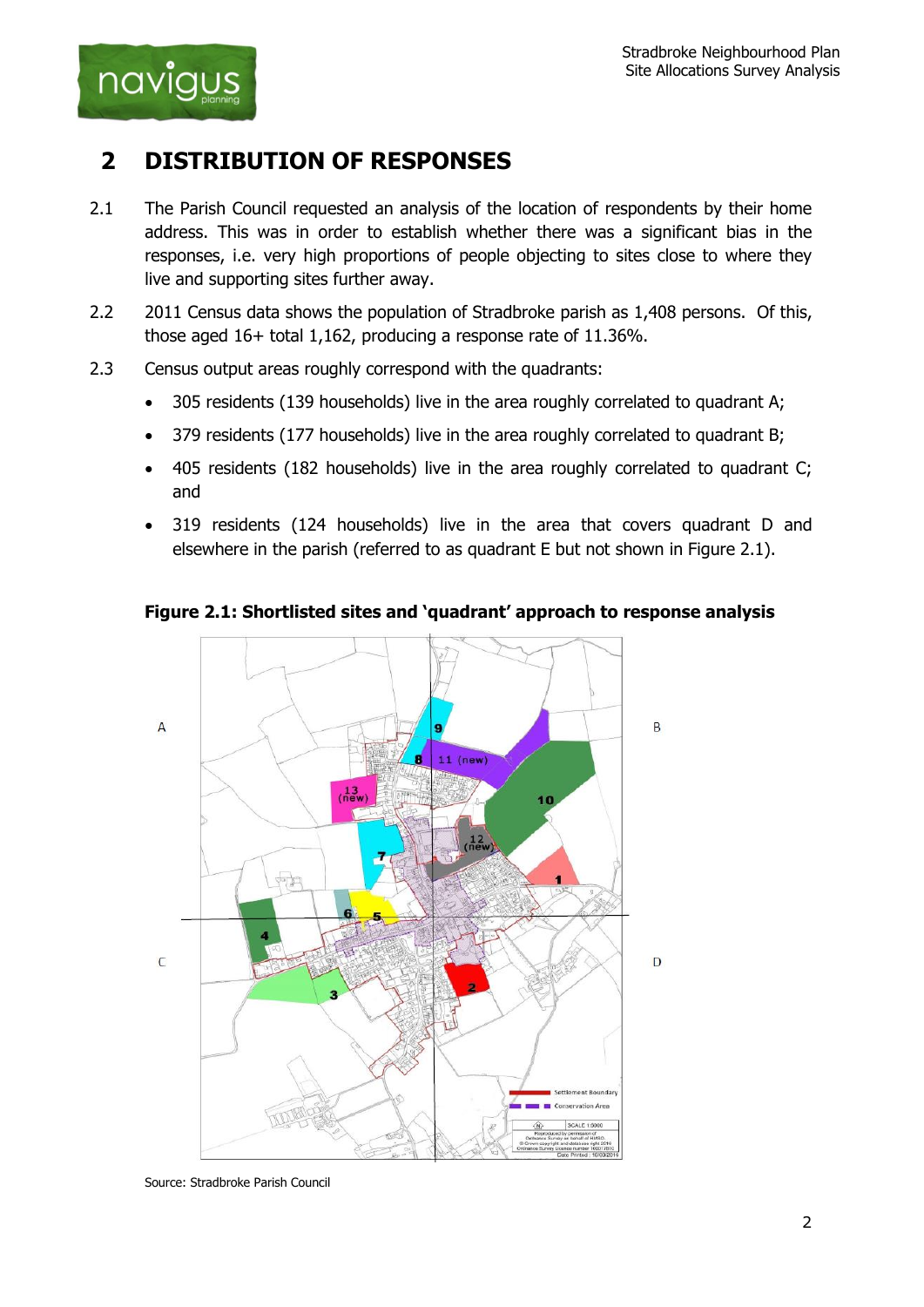

- 2.4 Quadrants A and B saw the highest number of responses at 37 and 38 respectively. A further respondent marked as 'other' identified themselves as living 'between A and B'. 30 respondents marked living in Quadrant C; 17 marked living in D; 8 as living elsewhere in the parish; and 2 respondents skipped the question.
- 2.5 Table 2.1 lists the response rates by quadrant:

| Quadrant | <b>Responses</b> | <b>Population</b> | <b>Households</b> | <b>Response</b><br>rate by<br>population | <b>Response</b><br>rate by<br>household |
|----------|------------------|-------------------|-------------------|------------------------------------------|-----------------------------------------|
| A        | 37               | 305               | 139               | 12.1%                                    | 26.6%                                   |
| B        | 38               | 379               | 177               | 10.0%                                    | 21.5%                                   |
| C        | 30               | 405               | 182               | 7.4%                                     | 16.5%                                   |
| D        | 17               | 319               | 124               | 5.3%                                     | 13.7%                                   |
| E        | 8                |                   |                   |                                          |                                         |

#### **Table 2.1: Response rates by quadrant**

The population and households for quadrants D and E are merged because it was not possible to sub-divide the Census output areas

- 2.6 According to the Census data outlined above, the response rate by quadrant does not align with the proportion of residents and households within those quadrants. The higher rates of response from those in quadrants A and B coincides with the larger number of possible development sites, with respectively lower rates in quadrants C and D where possible development sites are fewer. Indeed, quadrant D which elicited the lowest response rate has only one proposed development site with few other sites close to its boundary in the neighbouring quadrants.
- 2.7 This does not necessarily suggest that more people in quadrants A and B responded because they wished to object to the large number of sites in these quadrants. The analysis of levels of support for each site is included in Section 3.
- 2.8 After investigating the Survey Monkey responses, the occurrence of several incomplete questionnaires does not seem to have created any duplicates or inconsistencies in the resulting data.
- 2.9 Two responses from the same IP address (respondents 84 and 85) offered very similar additional written comments, flagging a possible duplicated survey submitted by a single respondent. However, the answers to each of the 20 questions are different and thus it can be reasonably assumed that these are separate replies from persons in the same household.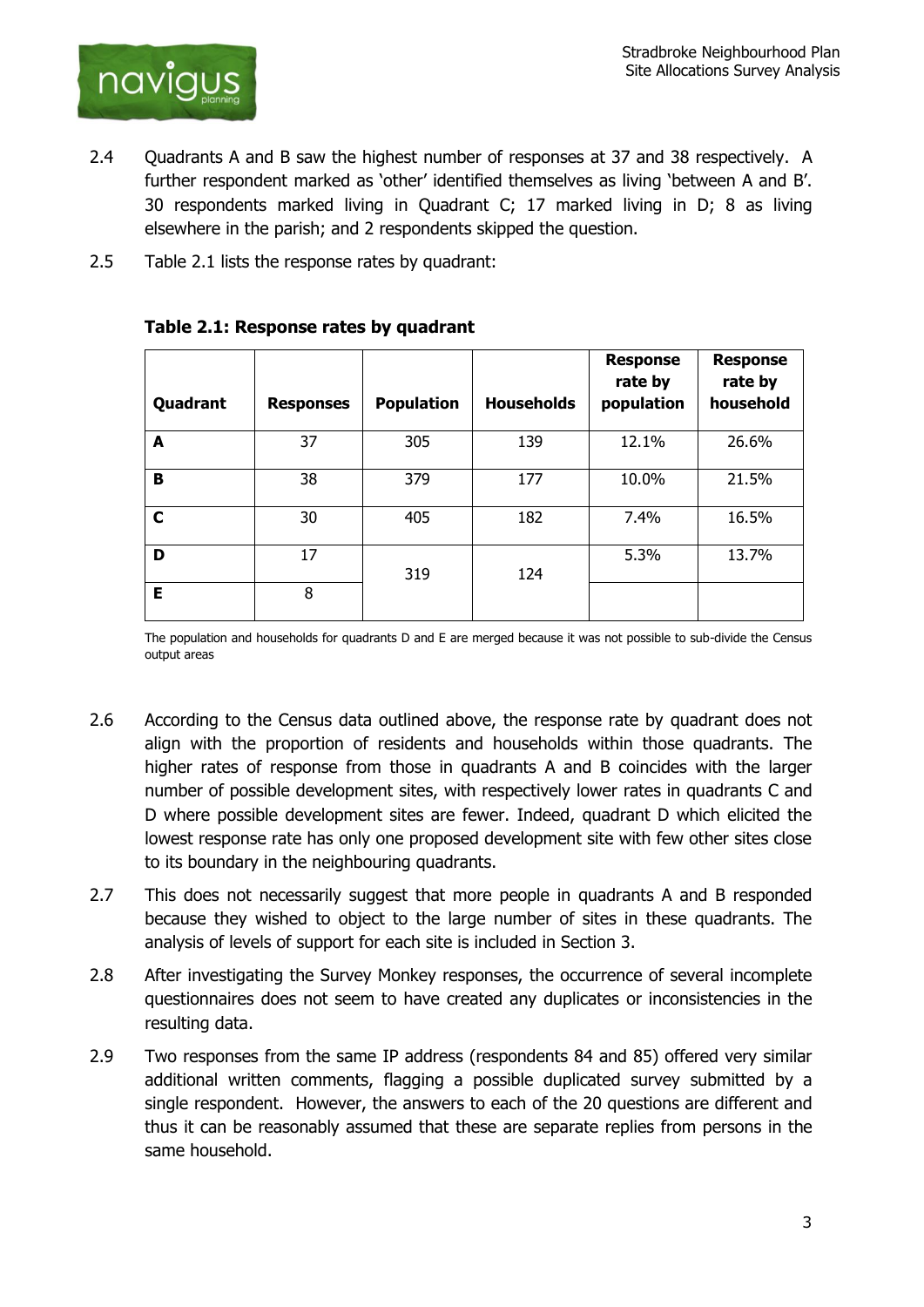

2.10 Whilst there are higher proportions of response from residents living in quadrants A and B, this is not sufficient to suggest any significant bias in the responses to the point that the results are not robust enough to be used to inform site selection in the Neighbourhood Plan.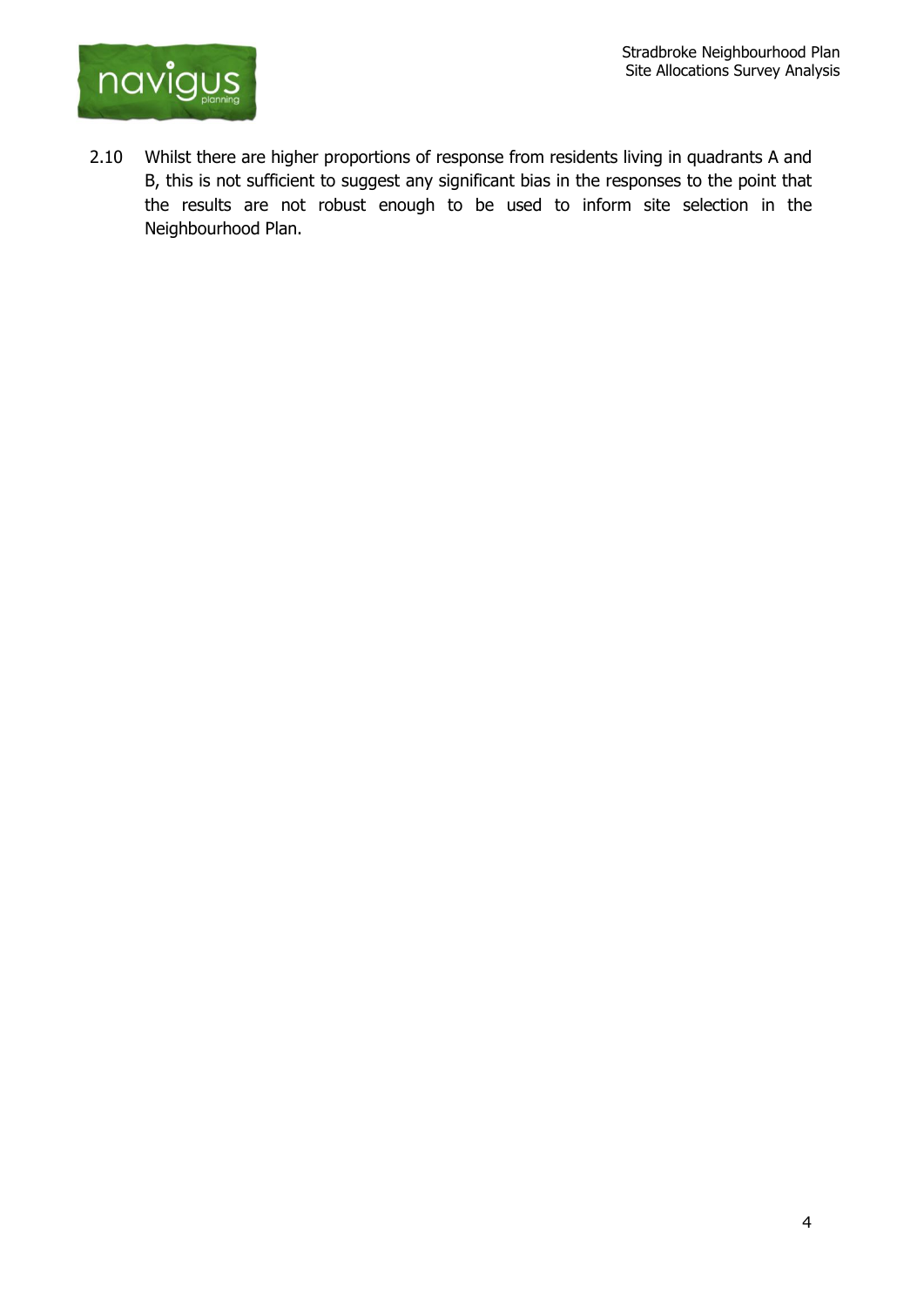

## <span id="page-6-0"></span>**3 ANALYSIS OF RESPONSES**

### <span id="page-6-1"></span>**Residential survey**

- 3.1 The survey generally produced a positive response by participants.
- 3.2 Table 3.1 shows that the sites put forward by landowners mostly received majority support. The exceptions were sites 9, 12 and 13 although none received very high proportions of objection (all were between 40% and 42%). All of these sites were either in quadrants A or B which had to highest response levels. However, a number of other sites in these quadrants (sites 1, 5, 6 and 8) received majority support.
- 3.3 Of the sites that received majority support, the greatest support was for Site 2 which is in quadrant D. In this regard, it is perhaps instructive to note that the highest response levels were from people that live in the other quadrants. This may suggest a certain level of support from those most interested in ensuring that development is furthest away from where they live.

|                |         |            |           |                |       |       | $\frac{1}{2}$  |
|----------------|---------|------------|-----------|----------------|-------|-------|----------------|
|                |         | <b>Yes</b> | <b>No</b> | <b>Skipped</b> | % Yes | % No  | <b>Skipped</b> |
| Q <sub>2</sub> | Site 2  | 83         | 23        | 26             | 62.9% | 17.4% | 19.7%          |
| Q <sub>3</sub> | Site 5  | 63         | 40        | 29             | 47.7% | 30.3% | 22.0%          |
| Q4             | Site 6  | 62         | 43        | 27             | 47.0% | 32.6% | 20.5%          |
| Q5             | Site 7  | 57         | 45        | 30             | 43.2% | 34.1% | 22.7%          |
| Q <sub>6</sub> | Site 8  | 55         | 49        | 28             | 41.7% | 37.1% | 21.2%          |
| Q7             | Site 9  | 48         | 55        | 29             | 36.4% | 41.7% | 22.0%          |
| Q8             | Site 12 | 49         | 56        | 27             | 37.1% | 42.4% | 20.5%          |
| Q <sub>9</sub> | Site 13 | 50         | 53        | 29             | 37.9% | 40.2% | 22.0%          |
| Q10            | Site 1  | 67         | 38        | 27             | 50.8% | 28.8% | 20.5%          |

**Table 3.1: Q2-10. 'Does the evidence support the inclusion of the following sites?'**

3.4 The sites identified for commercial use by AECOM (sites 4 and 13) were supported by the majority of respondents, as shown in Table 3.2: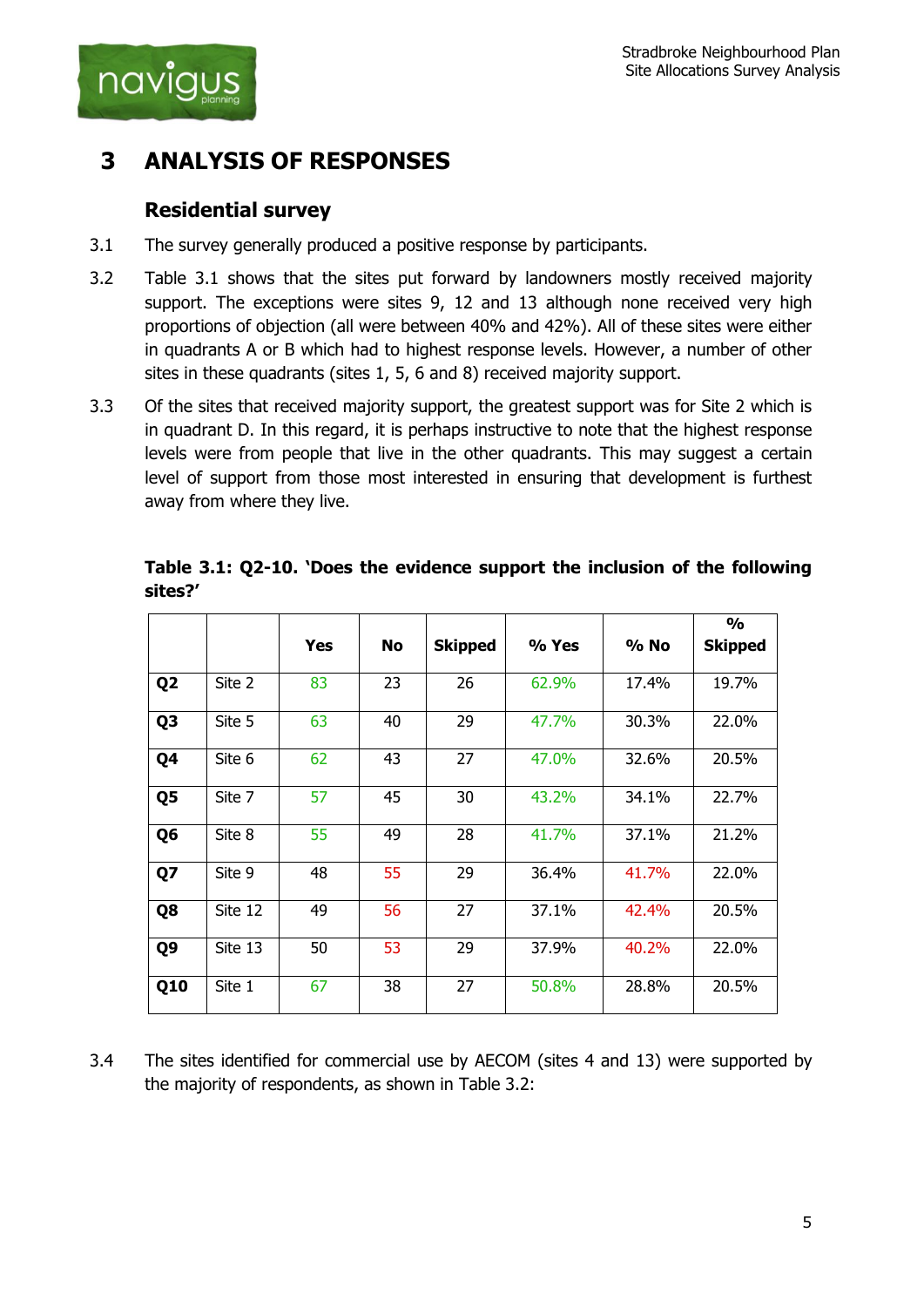

|                             | Table 3.2: Q11-12. `Does the evidence support the inclusion of the following |  |  |
|-----------------------------|------------------------------------------------------------------------------|--|--|
| sites as commercial sites?' |                                                                              |  |  |

|     |         | Yes | No | <b>Skipped</b> | % Yes | % No  | % Skipped |
|-----|---------|-----|----|----------------|-------|-------|-----------|
| Q11 | Site 4  | 78  | 24 | 30             | 59.1% | 18.2% | 22.7%     |
| Q12 | Site 13 | 63  | 38 | 31             | 47.7% | 28.8% | 23.5%     |

3.5 In respect of sites for residential use, respondents were against the inclusion of sites 4, 10 and 11 but agreed with the inclusion of Site 3. In respect of site 4, this response was different to the response on Q11, suggesting that people were in favour of it as a commercial site but not a residential site. The responses are shown in Table 3.3:

**Table 3.3: Q13-16. 'Does the evidence support the inclusion of each of the following sites?'**

|            |         | <b>Yes</b> | No | <b>Skipped</b> | % Yes | % No  | % Skipped |
|------------|---------|------------|----|----------------|-------|-------|-----------|
| Q13        | Site 3  | 73         | 29 | 30             | 55.3% | 22.0% | 22.7%     |
| <b>Q14</b> | Site 4  | 47         | 50 | 35             | 35.6% | 37.9% | 26.5%     |
| Q15        | Site 10 | 32         | 72 | 28             | 24.2% | 54.5% | 21.2%     |
| Q16        | Site 11 | 30         | 73 | 29             | 22.7% | 55.3% | 22.0%     |

3.6 While 30 respondents skipped answering, all the sites had at least some support in terms of their suitability for a residential care home. Sites 3 and 4 had the highest levels of support, although this was only around 19% of those that completed a survey. This is shown in Table 3.4: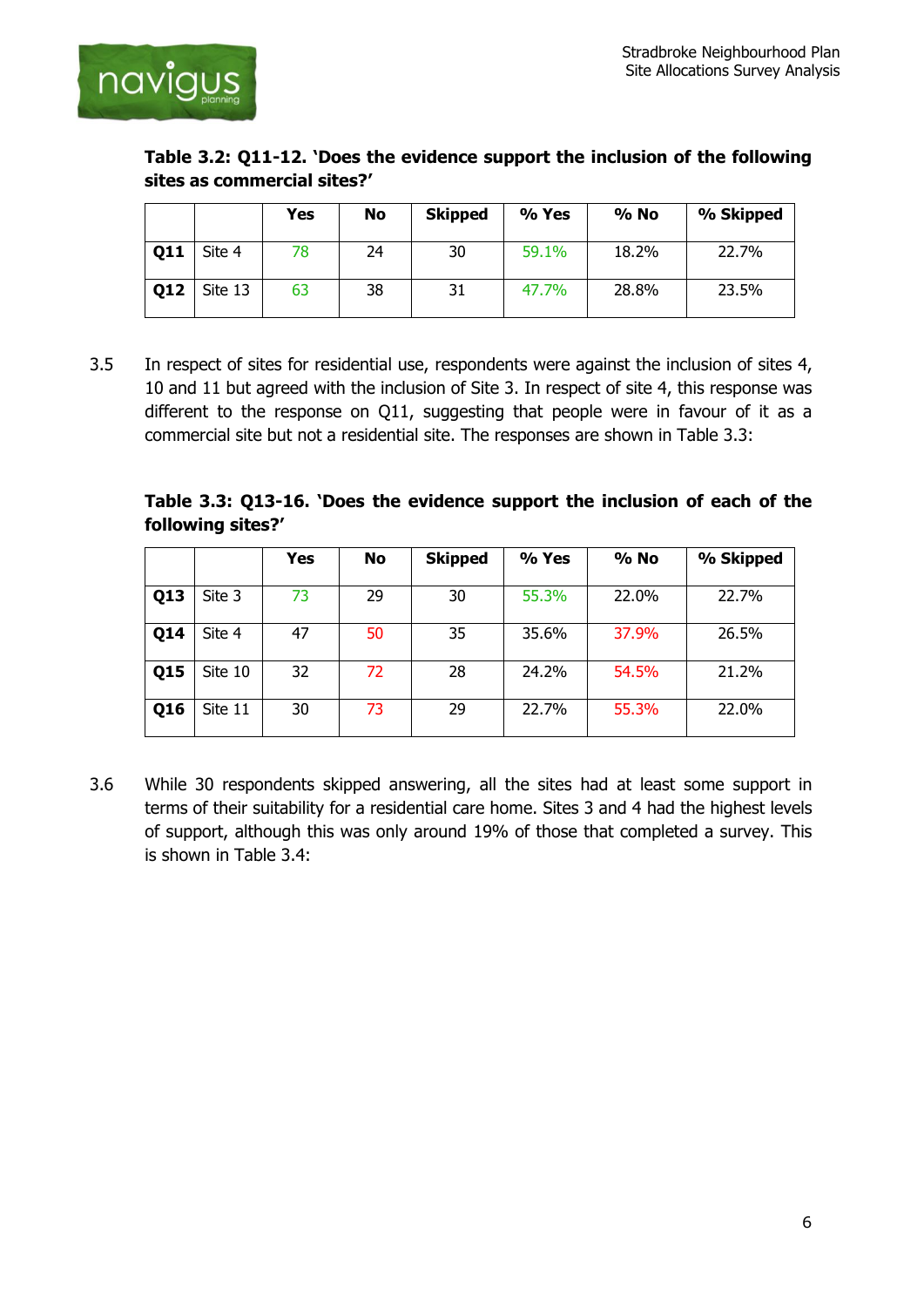

| Table 3.4: Q17. 'Which site do you consider most suitable for a residential |  |  |  |  |
|-----------------------------------------------------------------------------|--|--|--|--|
| care home?'                                                                 |  |  |  |  |

|     | Site 1 | Site 2  | Site 3  | Site 4  | Site 5  | Site 6         | Site 7       | Site 8 |
|-----|--------|---------|---------|---------|---------|----------------|--------------|--------|
| Q17 | 10     | 9       | 27      | 26      | 11      | 3              | 8            | 2      |
|     | 7.2%   | 6.5%    | 19.4%   | 18.7%   | 7.9%    | 2.2%           | 5.8%         | 1.4%   |
|     |        |         |         |         |         |                |              |        |
|     | Site 9 | Site 10 | Site 11 | Site 12 | Site 13 | <b>Skipped</b> | <b>Total</b> |        |
|     |        | 1       | 4       | 6       | 1       | 30             | 139          |        |
|     | 0.7%   | 0.7%    | 2.9%    | 4.3%    | 0.7%    | 21.6%          |              |        |

3.7 Overall, respondents agreed with the draft objectives, infrastructure policy, and site allocation, as shown in Table 3.5:

#### **Table 3.5: 'Do you agree with…the draft objectives? (Q18), …the draft infrastructure policy? (Q19), …the draft site allocation policy? (Q20)'**

| Q18 | Yes     | 81 | 61.4% |
|-----|---------|----|-------|
|     | No      | 15 | 11.4% |
|     | Skipped | 36 | 27.3% |

| Q19 | Yes     | 73 | 55.3% |
|-----|---------|----|-------|
|     | No      | 22 | 16.7% |
|     | Skipped | 37 | 28.0% |

| <b>Q20</b> | Yes     | 69 | 52.3% |
|------------|---------|----|-------|
|            | No      | 27 | 20.5% |
|            | Skipped | 36 | 27.3% |

- 3.8 54 of the 132 responses offered additional written comments.
- 3.9 Issues raised related to congestion (18 comments); infrastructure (11); village change (10); the consultation process (8); proposed sites (7); the environment (6);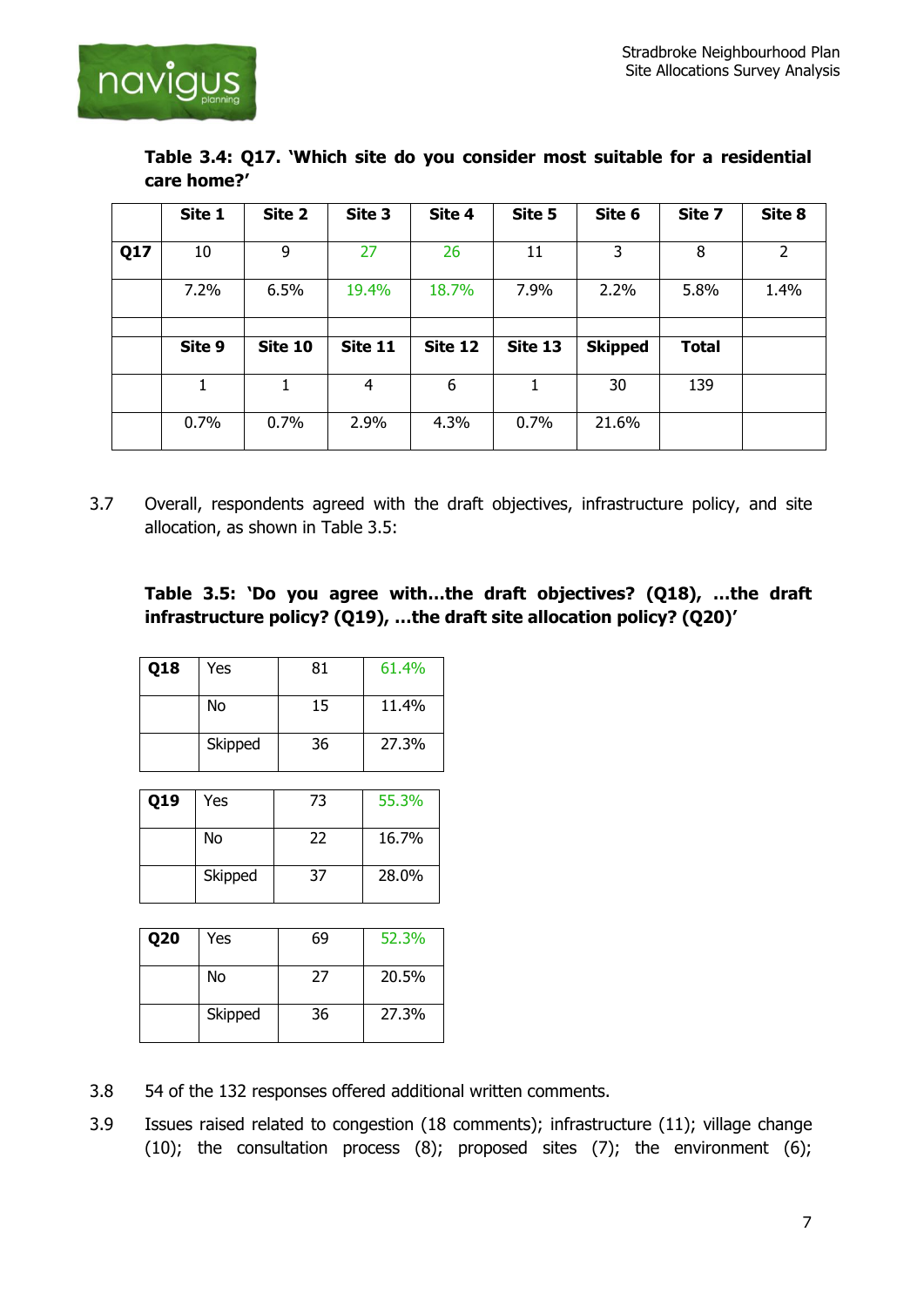

development interests (5); the potential care home (4); demographics (3); flooding (2); the school (2) and surgery (2); light pollution (1); and privacy (1).

- 3.10 The most frequent issue generally raised was the level of traffic in the village and/or the capability of village infrastructure to handle current traffic:
	- 7 comments specifically identified the congestion already seen at Queen Street and the potential of proposed sites to worsen this; the school in particular is named a cause although a majority of the sites associated with Queen Street are cited by different responders as problematic if developed (sites 1, 2, 3, 7, 8, 9, 12, 13). One commenter states, 'Surely all sites will cause traffic problems'.
	- 4 comments related specifically to the current levels of commercial traffic (i.e. heavy goods vehicles) and mentioned concern over increases to this traffic through construction due to the development of any of the proposed sites.
	- The proposal for access via Meadow Way at sites 5 and 6 is mentioned 5 times, with general opposition and citations of its status as a conservation area. Other infrastructure-related comments include: sustainable infrastructure being 'key'; roads being unable to support further housing or development; access points for proposed sites being unsuitable; the necessity of a car park at the school for village growth; the village roads in general already being over capacity at peak times and with commercial and agricultural traffic; and new properties being within walking distance of village facilities. The school and surgery are twice mentioned as needing expansion with the inability to cope with the current provision.
- 3.11 Comments regarding change in the village are generally negative. Several comments are general concerns that the village will become a town with more commercial/industrial and housing developments. Two comments accept the change, with one emphasising the need for developments to be within walking distance. Others negatively comment on the development of agricultural land and the loss of the rural setting of Stradbroke and its community and village spirit. In our experience, such comments in a community survey addressing such matters are inevitable. However, the extent of the comments does not suggest any significant groundswell of opinion which may jeopardise the progress of the Neighbourhood Plan.
- 3.12 Certain proposed sites are mentioned throughout various comments (see the commentary earlier in this section). Site 13 is mentioned as already being large enough and only fit to support its current commercial operation. General comments note that the chosen proposed sites encourage a 'crossroads' element to the village and that they will change the landscape of the village if developed (in line with other comments relating to the change of the village).
- 3.13 The environmental attributes of Stradbroke, particularly its agricultural setting and conservation areas, were often combined with comments regarding its village attributes. Comments were generally negative, accusing certain sites of spoiling these attributes such as sites 1, 10, and 12 potentially altering views of allotments and the cemetery as well as impacting wildlife. Others recommended necessary measures such as 'buffer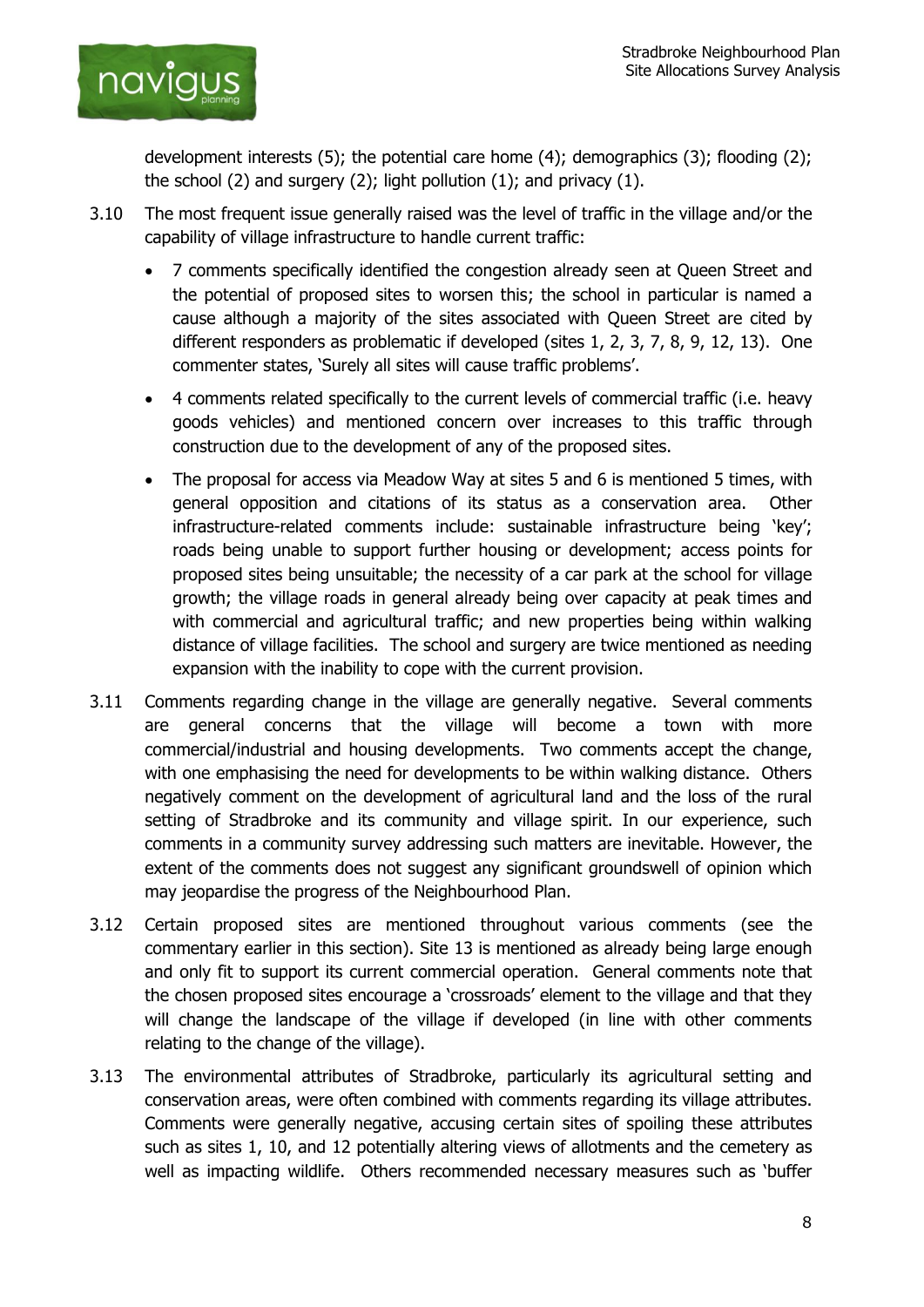

zones' (landscaping and open space) around site 13. Two comments specifically mentioned the risk of flooding if the village's periphery is developed, saying the roads around the village already flood in heavy rain and that the development of fields leaves nowhere for water to go. Two comments also cited the need to prevent light pollution through requiring certain design regulations on proposed developments.

- 3.14 Comments regarding interests of development were generally negative; some respondents mentioned the Parish Council giving in to external pressures while others accused landowners of not putting forward sites near where those landowners live. There was some slight confusion as to who AECOM are as well as a comment generally chastising the priorities of planners. Again, such comments are not uncommon when engaging on matters such as these; certainly any suggestions that the Parish Council is giving in to external pressures should be disregarded. Equally, landowners are at liberty to put forward any land which they have control over and how this relates to where that landowner lives must be disregarded.
- 3.15 Apart from question 17, the care home is twice mentioned to be suitable for site 3. Comments generally recommended that it should be within walking distance of village amenities to prevent the isolation of extant care facilities. One respondent clarified that a residential care home would need to be less central than sheltered housing.
- 3.16 A small number of comments mentioned the need for provision of affordable housing and housing for young families, with one respondent asking whether young people would return to the village if housing developments were permitted.
- 3.17 One comment called the draft policies and the process of consultation 'excellent' but a number of comments did make negative comments about the consultation process. most mentioned an inadequate amount of confusing information given to answer survey questions and/or the short amount of time to complete responses. As explained in section 1, the timetable was driven by a number of factors and the Neighbourhood Plan team present at the consultation events sought to inform attendees as best they could; this may therefore suggest that the confusion lay with respondents that did not attend the events. It is common with surveys of this nature regarding sites to be seen as complex because for many people it is introducing concepts that are new to them. This may explain why some people skipped answering some questions but this cannot be proven. Generally however, such issues are commonplace but their presence does not undermine the process which was presented as clearly as it could be.
- 3.18 One comment asked after the lack of community actions in the policies and said they were not legitimate nor advertised to the public. Suggestions of a lack of legitimacy without evidence cannot be given credence. Generally the events were well advertised (through a monthly newsletter which advertised it on the front cover and was delivered to every household in the parish) and the number of attendees would suggest that many people were well aware of them. Suggestions regarding community actions can be taken on board in the drafting of the Plan document.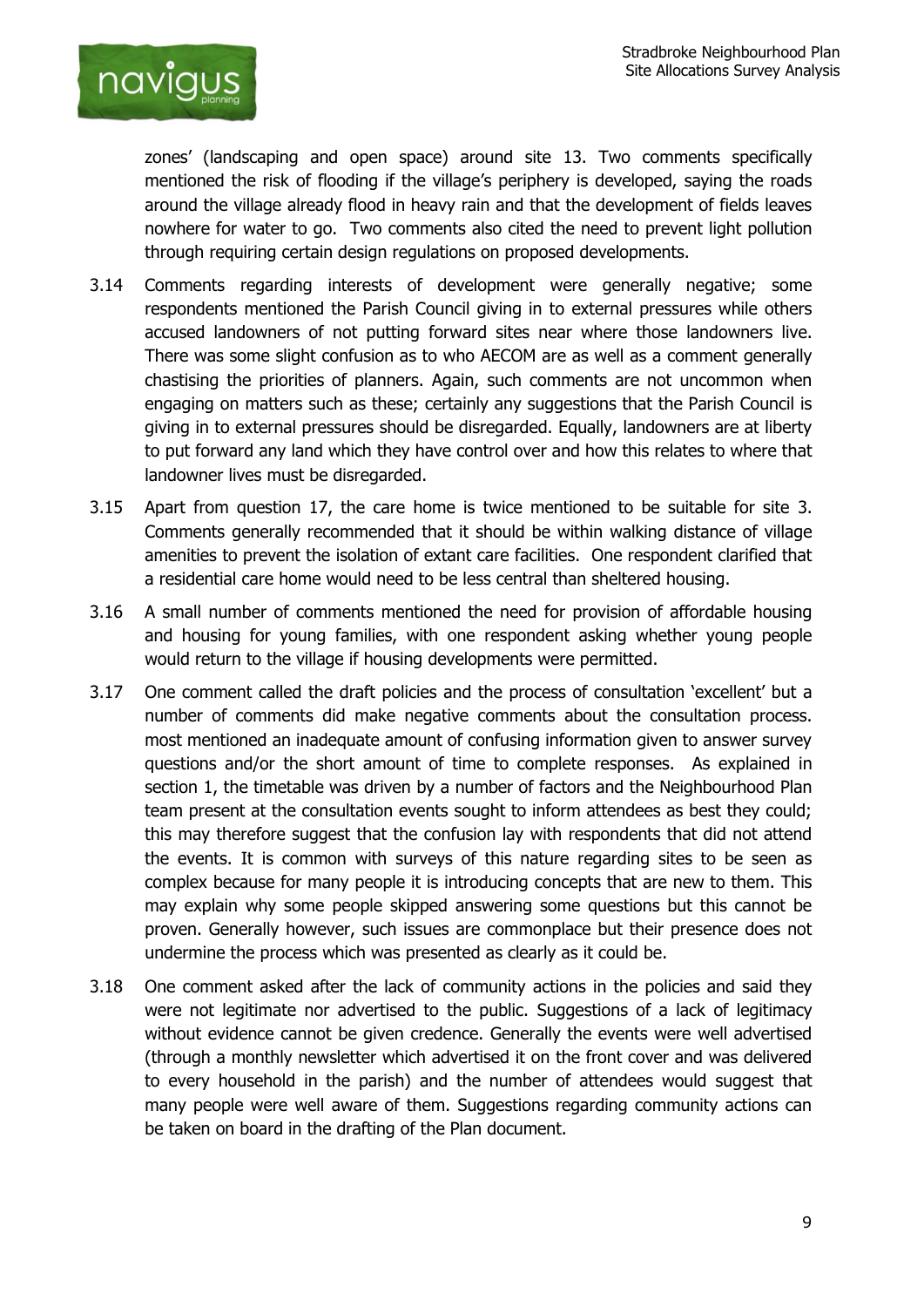

#### <span id="page-11-0"></span>**Business survey**

- 3.19 The business survey had 3 respondents. 2 said their businesses were in quadrant B and 1 said their business was elsewhere (outside any of the quadrants).
- 3.20 Of the sites put forward by landowners, the respondents supported all but sites 12 and 13, as shown in Table 3.6:

#### **Table 3.6: Q2-9. 'Do you agree with the inclusion of the following sites?'**

|         | Site 2 | Site 5 | Site 6 | Site 7 | Site 8 | Site 9 | <b>Site 12</b> | Site 13 | Site 1 |
|---------|--------|--------|--------|--------|--------|--------|----------------|---------|--------|
| $Q2-Q9$ |        | ∽      |        |        |        | _      |                |         |        |

- 3.21 Of the sites identified for commercial use by AECOM, Site 4 received support from 3 commercial respondents and Site 13 received support from 2 commercial respondents.
- 3.22 Of the excluded sites, 2 of the 3 commercial respondents agreed with the exclusion of Site 3 and Site 4; 2 of 3 disagreed with the exclusion of Site 10 and Site 11.
- 3.23 2 respondents preferred site 6 for use as a residential care home and 1 preferred site 4 for this purpose.
- 3.24 All 3 respondents agreed with the draft objectives, infrastructure policy, and site allocation policy.
- 3.25 Written comments were included by 2 of 3 respondents. One comment noted the need for houses for young families (described as 2/3 bedroom homes and not 4/5 bedroom residences). The other comment stated that commercial development should be away from residential dwellings at the edge of the village to draw traffic away from the centre so it doesn't affect residential areas.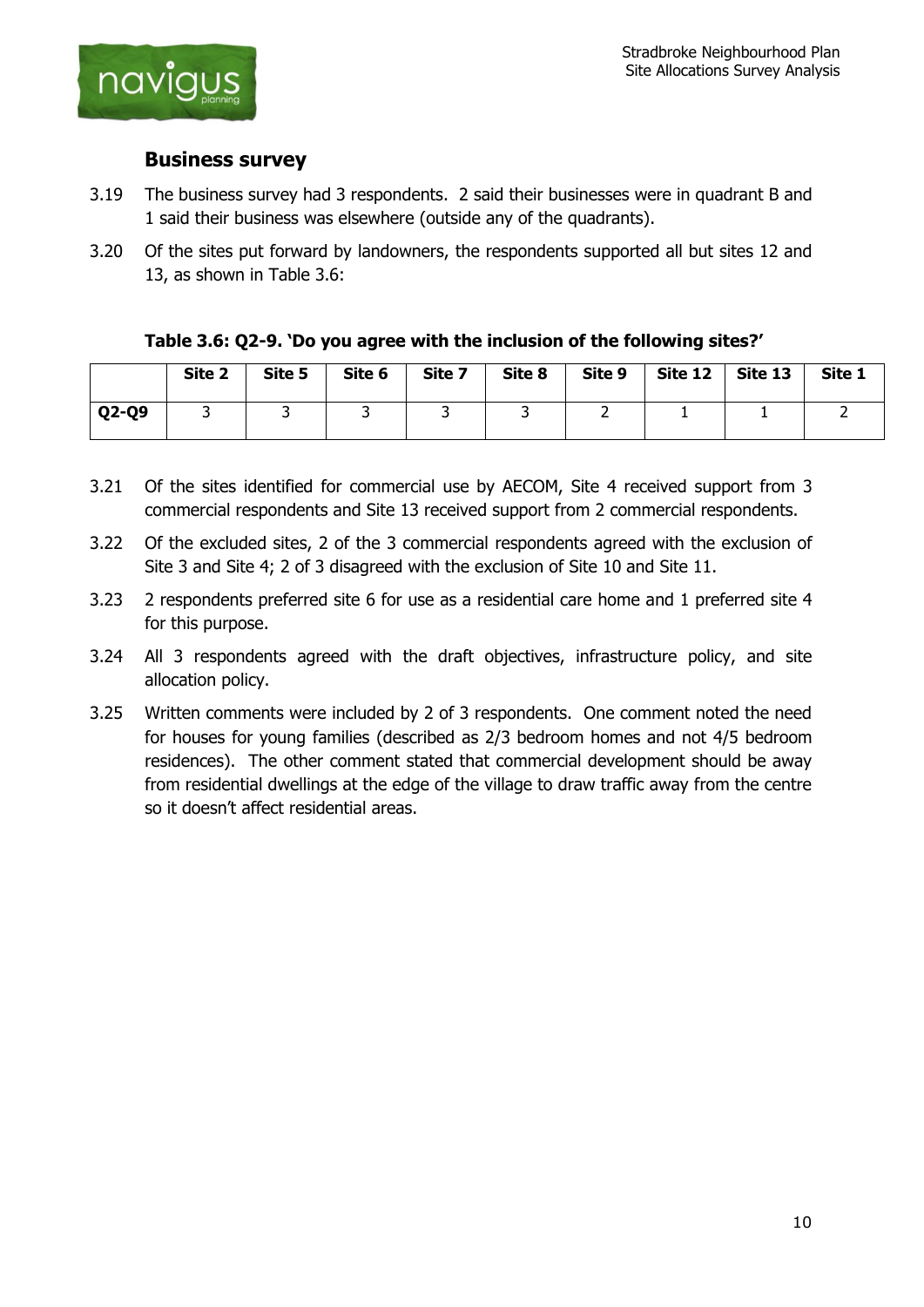

## <span id="page-12-0"></span>**4 SUMMARY**

- 4.1 The distribution of responses does not entirely seem to correspond with the rough population and household totals for each quadrant. Higher levels of response were received from those living in quadrants A and B which had the greatest number of sites. However, a number of sites in these quadrants (sites 1, 5, 6 and 8) received majority support. There is no evidence to suggest any significant bias in the responses to the point that the results are not robust enough to be used to inform site selection in the Neighbourhood Plan.
- 4.2 Overall, there was a high level of support for the proposed sites:
	- Of the sites put forward by the landowners to the Mid Suffolk Draft Local Plan, sites 2, 1, 5, 6, 7 and 8 were supported by the majority for residential development (with the level of support in that descending order of sites); sites 9, 12 and 13 were not supported by a majority.
	- AECOM-identified sites 4 and 13 were supported by the majority of respondents for commercial development, with site 4 receiving a higher proportion of approval.
	- The sites omitted from the Mid Suffolk Draft Local Plan assessment process and deemed unsuitable for residential development by AECOM were also rejected by most respondents, with site 4 receiving the least support for inclusion (despite it being supported as a commercial site) and sites 10 and 11 receiving similar levels of support. However, site 3 was supported for inclusion as a residential site by 55.3% of respondents.
	- The majority of respondents preferred sites 3 and 4 for a residential care home at 19.4% and 18.7% respectively.
- 4.3 Many respondents were concerned about extant traffic and congestion issues and the ability of village infrastructure to handle the increase should development occur, particularly around Queen Street and the primary school. Retaining the rural qualities of the village, such as conservation and containing agricultural expansion, were important to many respondents.
- 4.4 Issues raised relating to the process of consultation are not considered to be relevant nor are they considered reasonable because the engagement events are considered to have been well advertised.
- 4.5 Of the 132 total responses, the draft local objectives, infrastructure policy and site allocation policy received support by a majority of respondents. However, the greatest proportion of respondents to the survey skipped these questions at over 27% each.
- 4.6 Overall, it is considered that the community engagement, level of response and actual responses received are sufficient to inform the process of site allocation and preparation of related policies. It is important to note that the Neighbourhood Plan cannot simply allocate the most popular sites. The sites allocated need to be demonstrated that they represent sustainable sites when considered against reasonable alternatives. In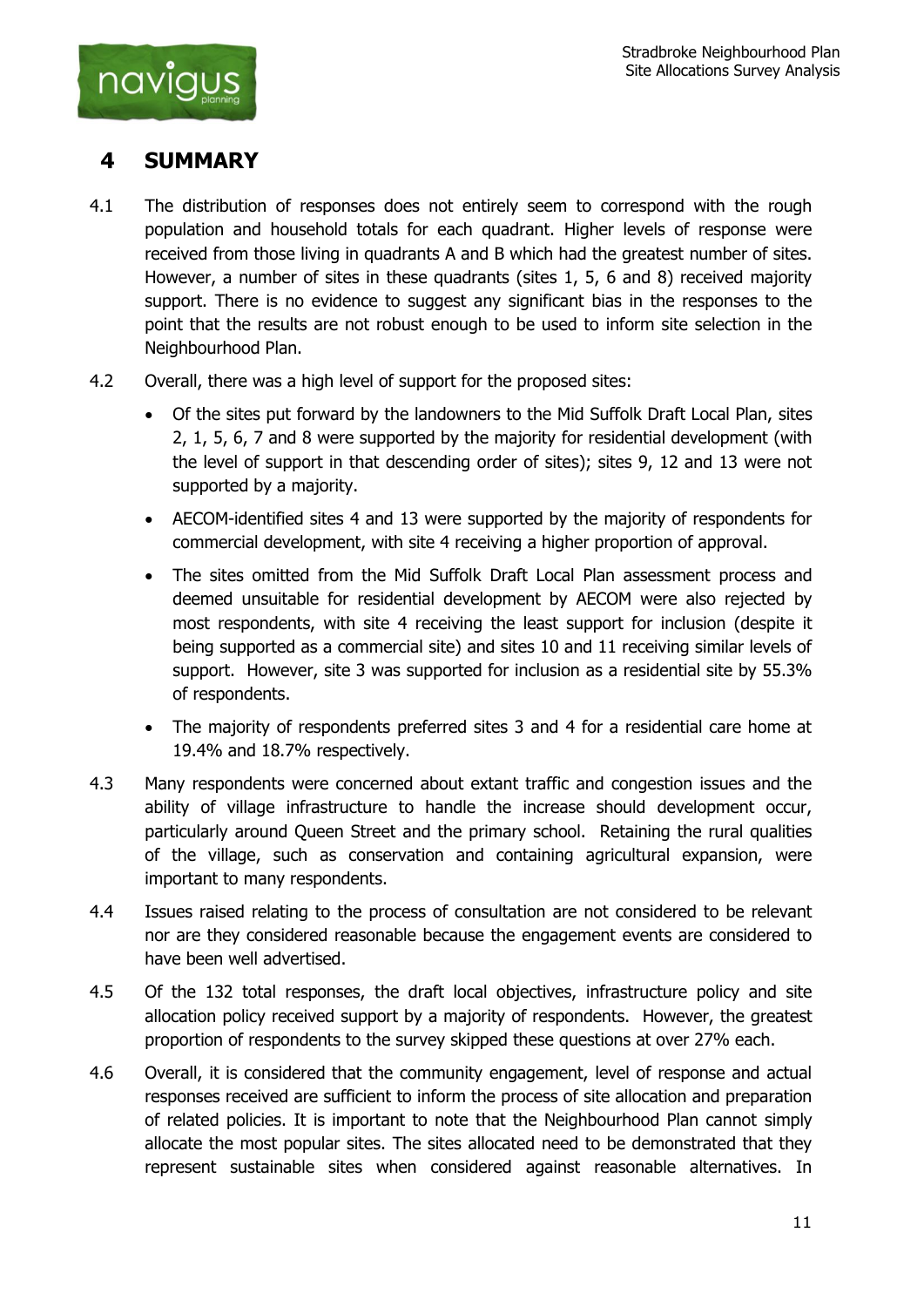

addition, it must be justified through the use of evidence that there is a need and demand for the uses proposed for allocation. In the case of housing this is straightforward but for employment uses the evidence base must be clearly used to justify any allocations, either for solely employment uses or as part of mixed use development.